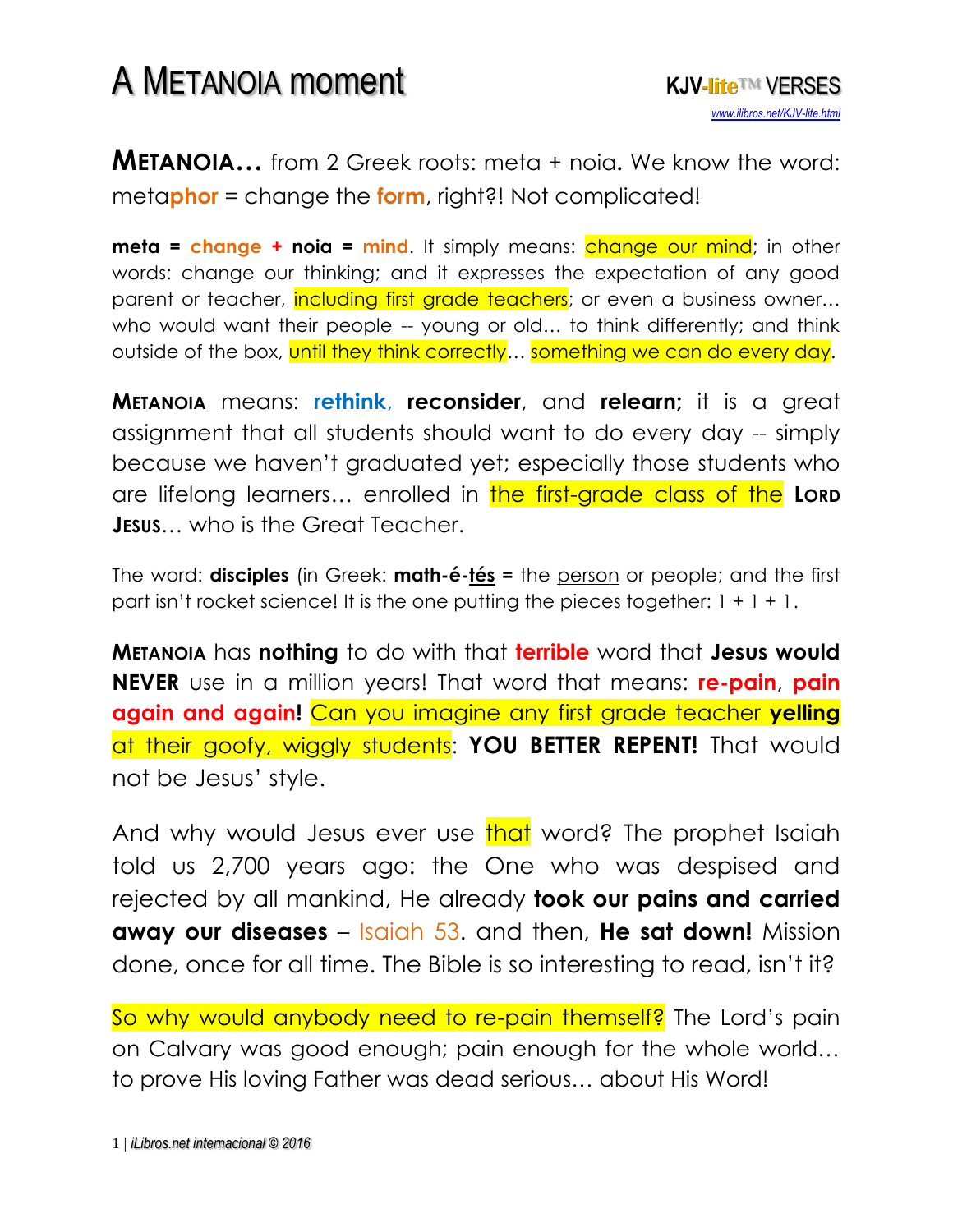## A METANOIA moment **KJV-lite**™ VERSES

Jesus, the good Teacher knew: **without a changed mind, there**  will be NO changed heart.... which is what all the advertisers also know… but they are paid millions in hopes to change our thinking. The battle is over our minds; and what we know, or think we know… our minds are bombarded by the media images and talking heads, by those supposed experts… foreign and domestic; all saying stuff that we're supposed to believe.

Knowledge is the information needed to give us the ability to act confidently... in a way that opinions or strong feelings do not. If you know the house is on fire, you must share the information.

Nicodemus came by night to Jesus with many questions and doubts; and Jesus answered him by saying: We speak what we know; and testify what we have seen.

Before stepping back into eternity, Jesus told His students they were to teach others all that He taught them. Jesus said, Go, and make students, interns of the Lord… teaching them all I instructed you… and none of what Jesus taught was about… some devotion to a local religious institution or political reality.

Jesus added… I will never abandon you. I am with you always to the end of the world.

And just that verse, might cause you to have a **METANOIA moment**… and consider, or even reconsider what Jesus said… especially if you think He has abandoned you.

What Jesus taught His disciples was about the kingdom of God His Father and the place where things in His creation are done right, He taught about where joy and peace abound… and it is near… closer than you and I can imagine, as near as your hand, so grab it!